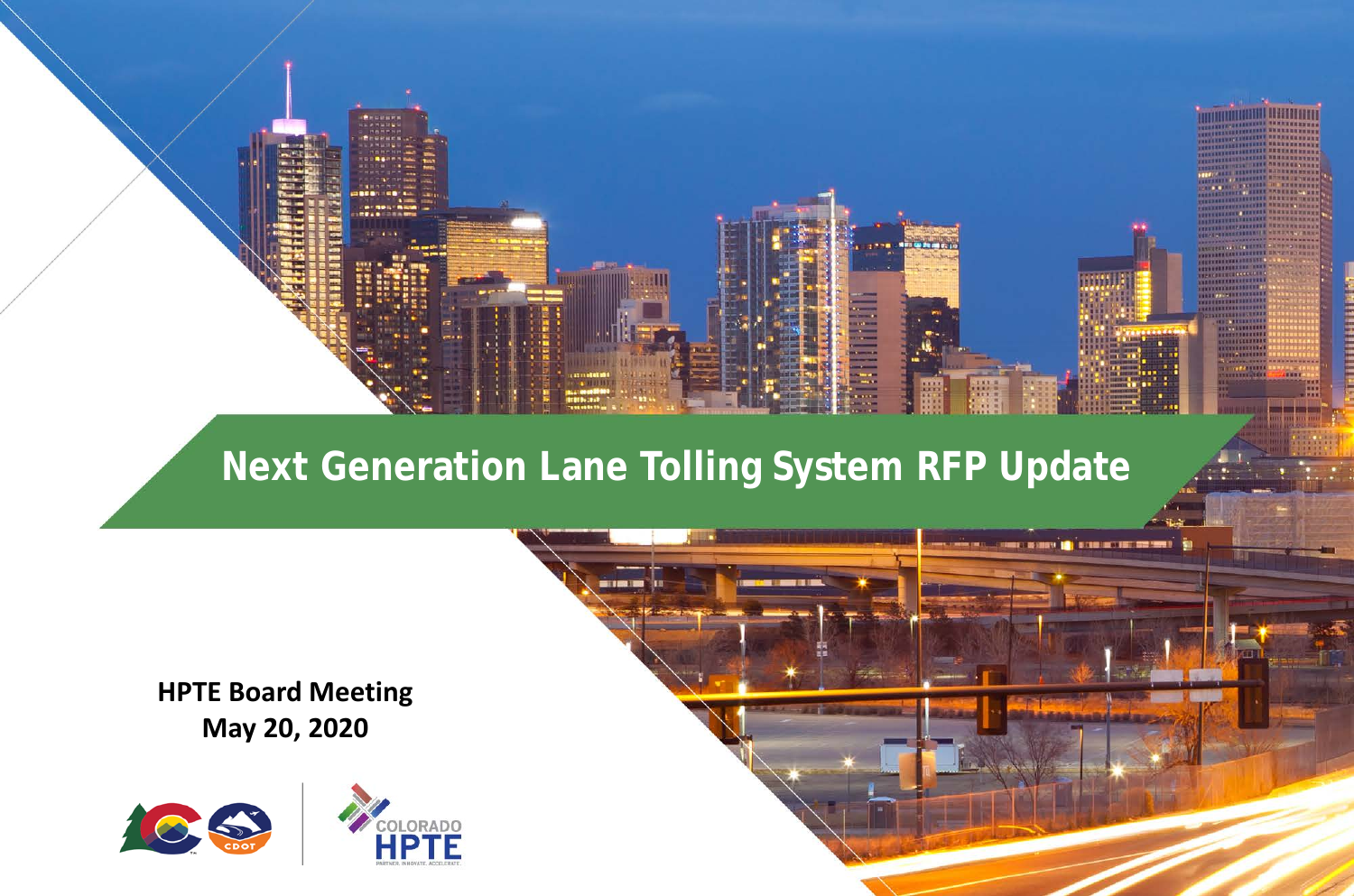# **E-470/HPTE JOINT PROCUREMENT WITH E-470 ASSUMING LEAD (2018-2020)**

New "future-proof", modern lane toll equipment design, integration & installation

- $\checkmark$  Inclusive of full maintenance on tolling equipment and software
- Fransfer of Risk and HPTE Revenue Protection as it relates to system performance
	- $\checkmark$  Service Level Agreements
	- $\checkmark$  Liquidated Damages
	- $\sqrt{\ }$  Revenue Guarantee
- $\triangleright$  System will be compliant with MAP 21 NIOP requirement to be interoperable with other US toll agencies
- Up to 15-year contract term
	- $\checkmark$  Initial 5-years, plus two 5-year extensions, if utilized
	- $\checkmark$  Task Order-based

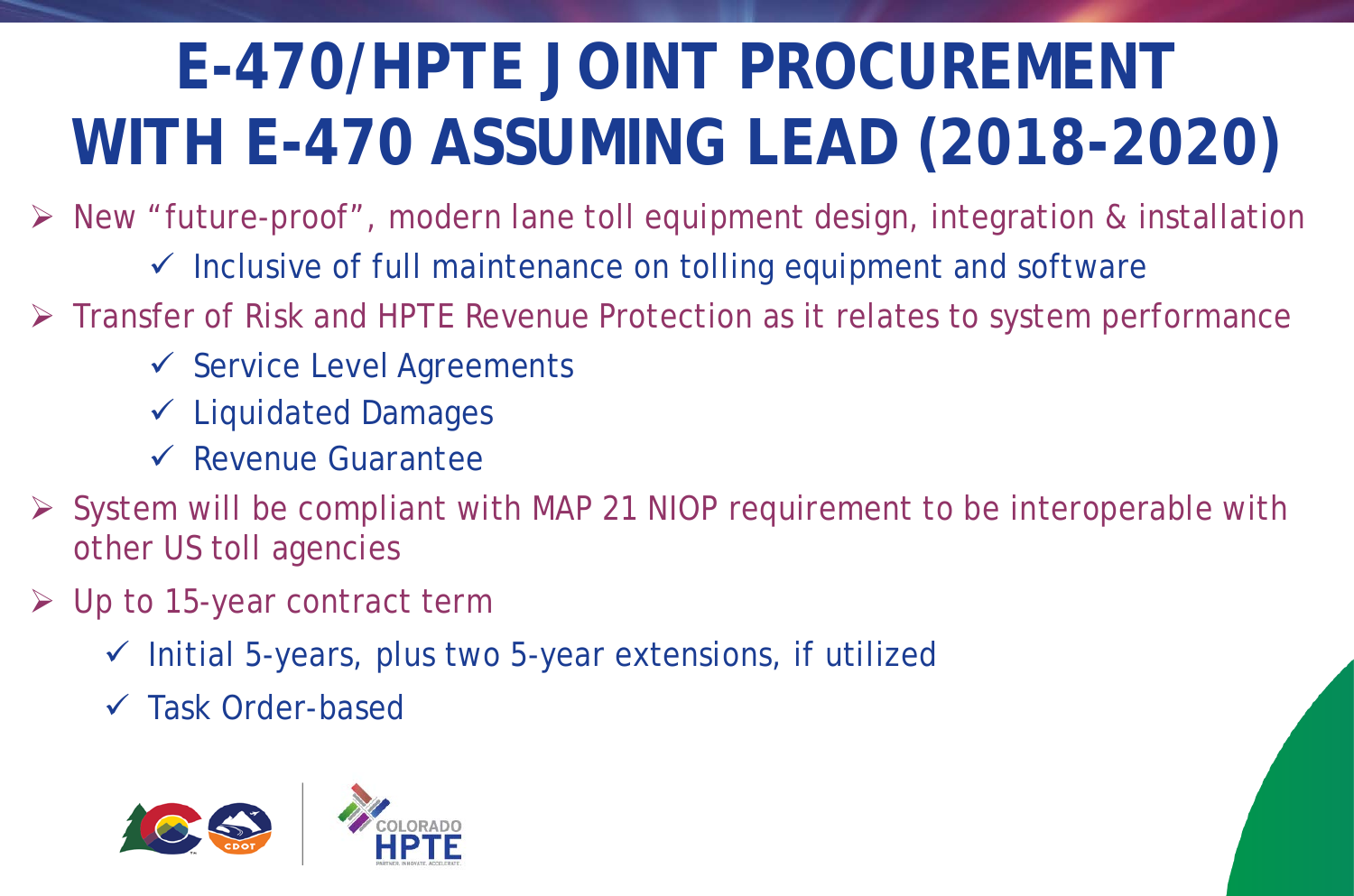## **RFP PROPOSAL EVALUATION PROCESS**

- $\triangleright$  Three proposals received
	- $\checkmark$  Electronic Transaction Consultants Corporation (ETCC)
	- $\checkmark$  Neology
	- $\sqrt{\phantom{a}}$ Transcore
		- **Transcore withdrew shortly following submittal of their proposal due to** other new contract obligations in the industry
- $\triangleright$  Fyaluation team
	- $\checkmark$  HPTE staff
		- **Kelly Brown**
		- **Tony Meneghetti**
		- Piper Darlington
	- $\checkmark$  CDOT staff subject matter experts in ITS and Procurement
	- $\checkmark$  Rami Harb (Atkins) as HPTE's tolling consultant and his team
	- Andrew Gomez, Assistant Attorney General, Transportation Unit
	- Barney Allison (Nossaman) as specialized outside legal counsel and his team



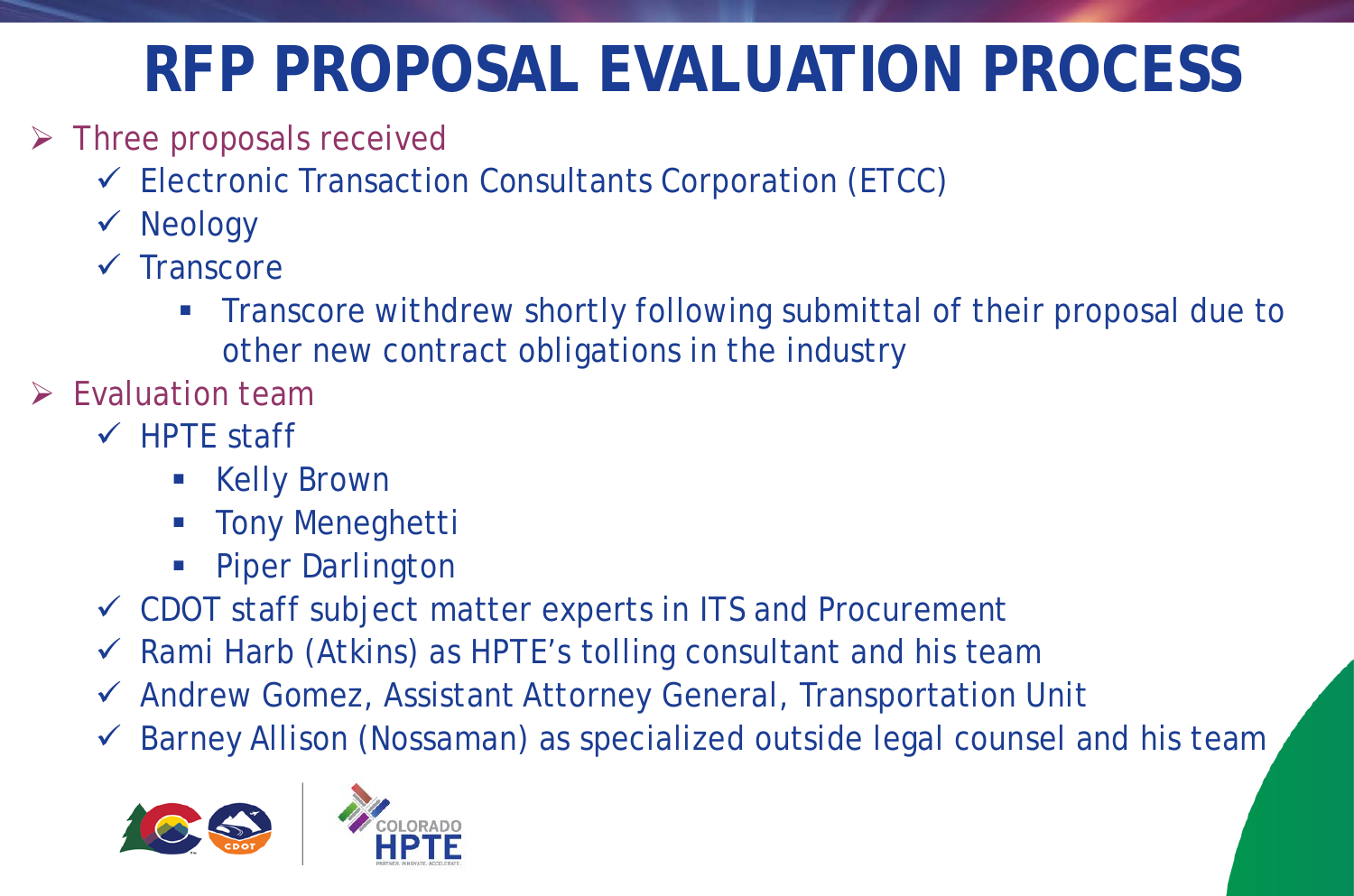## **RFP PROPOSAL EVALUATION**

### Evaluation criteria based on "best value"

#### **Technical Proposal**

- $\checkmark$  Proposer's architectural design and ability to provide high availability
- $\checkmark$  Proposer's solution flexibility and ability to adapt to evolving future needs
- $\checkmark$  Proposer's qualifications and references
- $\checkmark$  Experience with similar Lane Systems implementations
- $\checkmark$  Implementation plan (timeline, start date, implementation team, etc.)
- **Financial Proposal**
	- $\checkmark$  Financial strength
	- Overall cost of implementation -Hardware, Software, Professional Services
	- $\checkmark$  Includes 5 years of maintenance
- **Customer Experience and Partnership**
	- $\checkmark$  Key personnel have deep industry experience with implementations
	- $\checkmark$  Long term partnership with HPTE



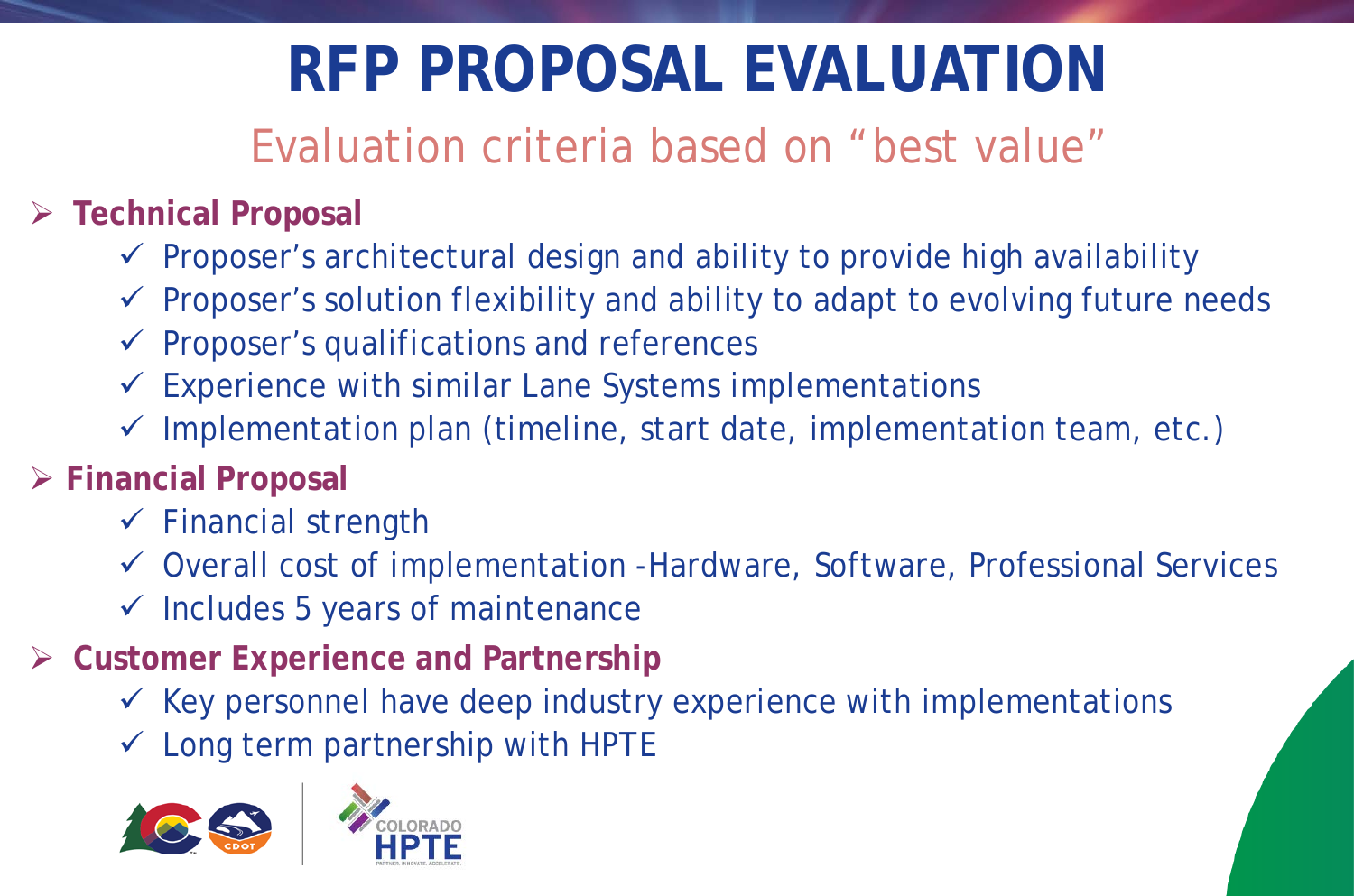### **BEST VALUE CONCLUSION**

| <b>Area</b>                                      | <b>ETCC</b> | <b>Neology</b> |
|--------------------------------------------------|-------------|----------------|
| Qualifications                                   |             |                |
| <b>Technical Design</b>                          |             |                |
| <b>System Functionality</b>                      |             |                |
| Cost                                             |             |                |
| <b>Customer Experience and Other Intangibles</b> |             |                |

Both vendors had strong proposals, but ETCC demonstrated:

- $\triangleright$  Superior technical designs
- $\triangleright$  More capable and up-to-date functionality
	- $\checkmark$  Cloud and edge computing, AI tools, machine learning
	- $\checkmark$  New modern, mostly open source software
- $\triangleright$  An architecture that is more flexible and will more easily adapt to future developments in the tolling industry